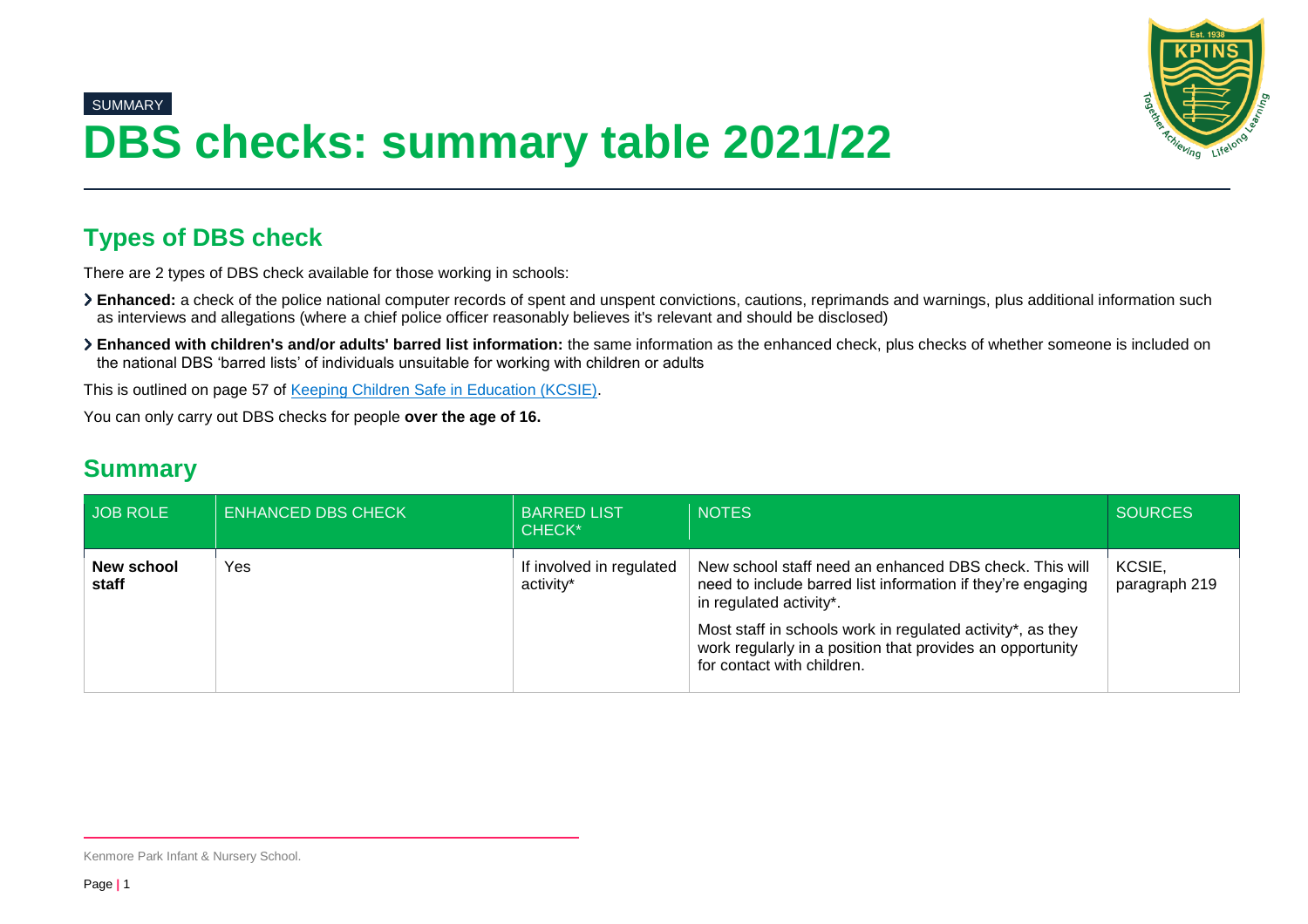| <b>JOB ROLE</b>       | <b>ENHANCED DBS CHECK</b>                                                                                                                                                                                                                                                                                                                                                                                                                                            | <b>BARRED LIST</b><br>CHECK*                                                                                                                                                                                                                                                                                                                                                                                                                                                                                                                                                                                              | <b>NOTES</b>                                                                                                                                                                                                                                                                                                           | <b>SOURCES</b>                    |
|-----------------------|----------------------------------------------------------------------------------------------------------------------------------------------------------------------------------------------------------------------------------------------------------------------------------------------------------------------------------------------------------------------------------------------------------------------------------------------------------------------|---------------------------------------------------------------------------------------------------------------------------------------------------------------------------------------------------------------------------------------------------------------------------------------------------------------------------------------------------------------------------------------------------------------------------------------------------------------------------------------------------------------------------------------------------------------------------------------------------------------------------|------------------------------------------------------------------------------------------------------------------------------------------------------------------------------------------------------------------------------------------------------------------------------------------------------------------------|-----------------------------------|
| <b>Existing staff</b> | No, unless:<br>The person moves from a role that<br>isn't regulated activity into one that<br>is regulated activity*<br>There's been a break in service of<br>12 weeks or more<br>You have concerns about their<br>suitability to work with children<br>(Colleges, 16-19 academies,<br>special post-16 institutions and<br>independent training providers<br>only) A person moves from a post<br>that doesn't involve the provision of<br>education to one that does | No, unless:<br>The person<br>$\bullet$<br>moves from a<br>role that isn't<br>regulated activity<br>into one that is<br>regulated activity*<br>No, unless they're<br>involved in regulated<br>activity* and:<br>There's been a<br>$\bullet$<br>break in service<br>of 12 weeks or<br>more<br>You have<br>$\bullet$<br>concerns about<br>their suitability to<br>work with<br>children<br>(Colleges, 16-19<br>academies,<br>special post-16<br>institutions and<br>independent<br>training providers<br>only) A person<br>moves from a<br>post that doesn't<br>involve the<br>provision of<br>education to one<br>that does | DBS checks don't expire, and there's no requirement to<br>renew them regularly.<br>Although DBS checks don't need to be routinely renewed,<br>you should have an ongoing culture of vigilance to make<br>sure that staff continue to share information that may have<br>implications for the safeguarding of children. | KCSIE,<br>paragraph 327<br>to 328 |
|                       |                                                                                                                                                                                                                                                                                                                                                                                                                                                                      |                                                                                                                                                                                                                                                                                                                                                                                                                                                                                                                                                                                                                           |                                                                                                                                                                                                                                                                                                                        |                                   |

Kenmore Park Infant & Nursery School.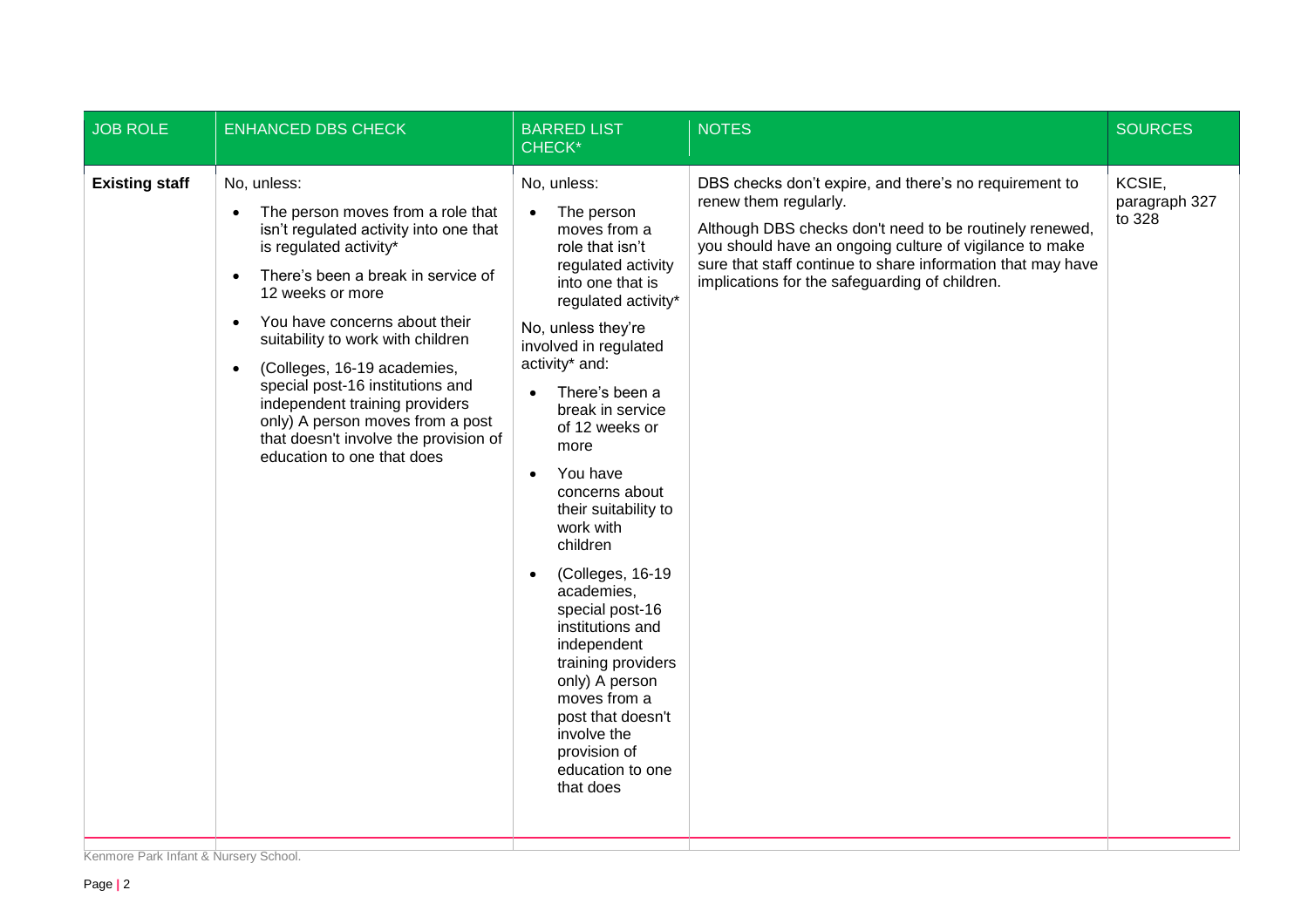| <b>JOB ROLE</b>                                     | <b>ENHANCED DBS CHECK</b>                                                                                                                                | <b>BARRED LIST</b><br>CHECK*                                                                            | <b>NOTES</b>                                                                                                                                                                                                                                                                                                                                                                                                                                                                                                                                                                                                                                                                                | <b>SOURCES</b>                     |
|-----------------------------------------------------|----------------------------------------------------------------------------------------------------------------------------------------------------------|---------------------------------------------------------------------------------------------------------|---------------------------------------------------------------------------------------------------------------------------------------------------------------------------------------------------------------------------------------------------------------------------------------------------------------------------------------------------------------------------------------------------------------------------------------------------------------------------------------------------------------------------------------------------------------------------------------------------------------------------------------------------------------------------------------------|------------------------------------|
| <b>Appointees</b><br>from another<br>school/college | No, unless there's been a break in<br>employment of more than 3 months<br>(though you can still request one to<br>check you have up-to-date information) | If involved in regulated<br>activity*                                                                   | You don't need to get an enhanced DBS certificate for an<br>appointee who worked in one of these posts, as long as<br>that employment ended under 3 months ago:<br>In a school in England – in a post which brought<br>$\bullet$<br>them into regular contact with children or young<br>people, or any post if they were appointed on or<br>after 12 May 2006; or<br>In a further education setting in England, or a 16-<br>19 academy - in a post which involved the<br>provision of education and which brought them<br>into regular contact with children or young people<br>You must always request a new barred list check where<br>appointees will be working in regulated activity*. | KCSIE,<br>paragraph 214            |
| Agency/supply<br>staff                              | Yes (to be completed by the<br>agency/third-party organisation)                                                                                          | If involved in regulated<br>activity* (to be<br>completed by the<br>agency/third-party<br>organisation) | You must get written notification from the<br>agency/organisation that employs the staff member to say<br>that the necessary checks have been carried out.<br>Make sure this confirmation confirms that the enhanced<br>DBS certificate has been obtained by the<br>agency/organisation, or another such business. Where the<br>enhanced DBS certificate has disclosed any matter or<br>information, you must get a copy of this certificate from<br>the agency/organisation.<br>The agency/organisation must also carry out a barred list<br>check prior to appointment, where necessary.                                                                                                  | KCSIE,<br>paragraphs 268<br>to 270 |
| <b>Trainee</b><br>teachers<br>(salaried)            | Yes                                                                                                                                                      | If involved in regulated<br>activity*                                                                   | For trainee teachers salaried by the school, you as the<br>school are responsible for carrying out the necessary<br>checks.                                                                                                                                                                                                                                                                                                                                                                                                                                                                                                                                                                 | KCSIE,<br>paragraph 278            |

Kenmore Park Infant & Nursery School.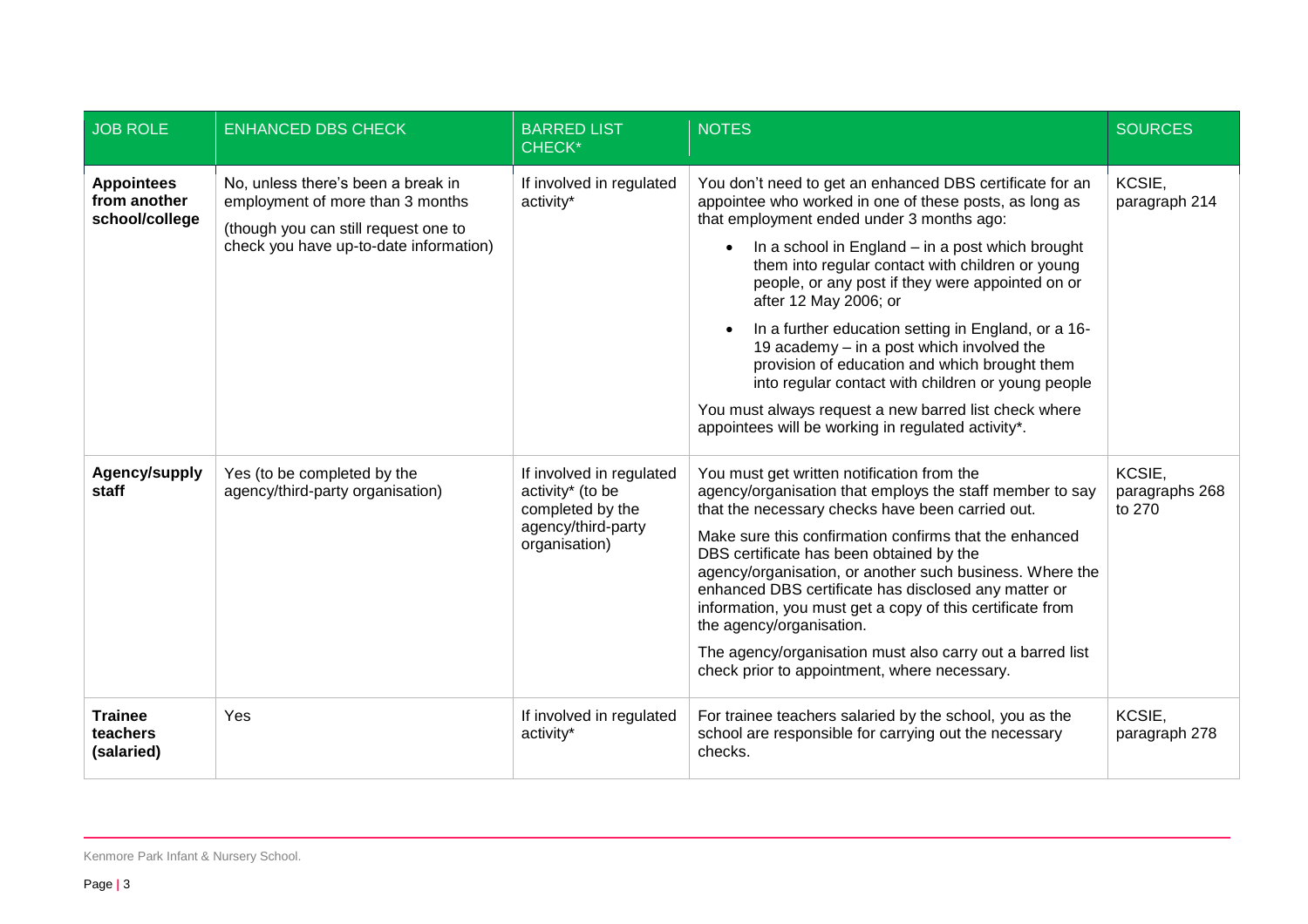| <b>JOB ROLE</b>                             | <b>ENHANCED DBS CHECK</b>                                                                                                              | <b>BARRED LIST</b><br><b>CHECK*</b>                                                                       | <b>NOTES</b>                                                                                                                                                                                                                                                                                                                                                                                                                                                                                                                                                                                                | <b>SOURCES</b>                                                                                                                                      |
|---------------------------------------------|----------------------------------------------------------------------------------------------------------------------------------------|-----------------------------------------------------------------------------------------------------------|-------------------------------------------------------------------------------------------------------------------------------------------------------------------------------------------------------------------------------------------------------------------------------------------------------------------------------------------------------------------------------------------------------------------------------------------------------------------------------------------------------------------------------------------------------------------------------------------------------------|-----------------------------------------------------------------------------------------------------------------------------------------------------|
| <b>Trainee</b><br>teachers (fee-<br>funded) | Yes (to be completed by the initial<br>teacher training provider)                                                                      | If involved in regulated<br>activity* (to be<br>completed by the initial<br>teacher training<br>provider) | Where trainee teachers are fee-funded, it's the<br>responsibility of the initial teacher training provider to carry<br>out the necessary checks.<br>You should get written confirmation from the provider that<br>the checks have been carried out and the trainee has<br>been judged by the provider to be suitable to work with<br>children.                                                                                                                                                                                                                                                              | KCSIE,<br>paragraph 279                                                                                                                             |
| <b>Contractors</b>                          | Yes, if they have the opportunity for<br>regular contact with children during their<br>work, or are involved in regulated<br>activity* | If involved in regulated<br>activity*                                                                     | Where a contractor (or employee of a contractor) is<br>engaging in regulated activity*, an enhanced DBS check<br>with barred list information will be required.<br>Where a contractor (or employee of a contractor) has the<br>opportunity for regular contact with children during their<br>work, but isn't in regulated activity*, they'll need an<br>enhanced DBS check without barred list information.<br>If the contractor is self-employed, you'll need to apply for<br>their DBS check. If they're employed by someone else,<br>you should get written confirmation of checks from the<br>employer. | KCSIE,<br>paragraphs 272<br>to 276                                                                                                                  |
| <b>Governors/</b><br>trustees               | Yes                                                                                                                                    | If involved in regulated<br>activity*                                                                     | Maintained school governors, academy members and<br>associate members, trustees, local governors and other<br>trust committee members need enhanced DBS checks.<br>They'll only need barred list checks if also engaging in<br>regulated activity* (governance is not itself a regulated<br>activity).<br>Maintained school associate members don't require a<br>DBS check, unless they're involved in regulated activity.<br>The chair of trustees must have an enhanced DBS check<br>countersigned by the secretary of state.                                                                             | KCSIE,<br>paragraphs 295<br>to 308<br>Part 4, section<br>$20(5)$ of The<br>Education<br>(Independent<br>School<br>Standards)<br>Regulations<br>2014 |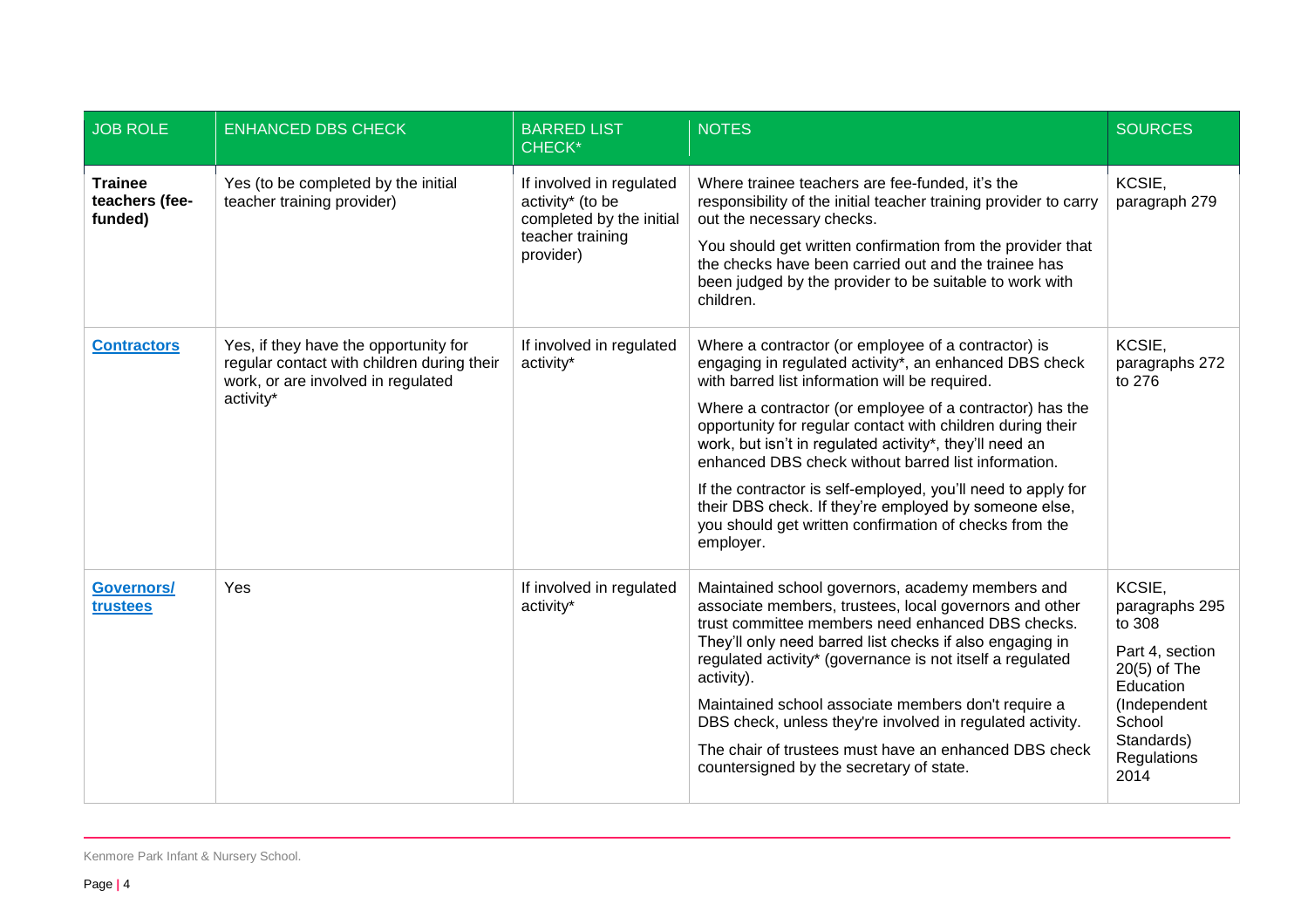| <b>JOB ROLE</b>                              | <b>ENHANCED DBS CHECK</b>                                                                                                                                                                                                                                                                                    | <b>BARRED LIST</b><br><b>CHECK*</b>                                                                   | <b>NOTES</b>                                                                                                                                                                                                                                                                                                                                                                                                                                                                                                                                                                                                         | <b>SOURCES</b>                                              |
|----------------------------------------------|--------------------------------------------------------------------------------------------------------------------------------------------------------------------------------------------------------------------------------------------------------------------------------------------------------------|-------------------------------------------------------------------------------------------------------|----------------------------------------------------------------------------------------------------------------------------------------------------------------------------------------------------------------------------------------------------------------------------------------------------------------------------------------------------------------------------------------------------------------------------------------------------------------------------------------------------------------------------------------------------------------------------------------------------------------------|-------------------------------------------------------------|
| <b>Volunteers</b>                            | Yes, if involved in regulated activity*<br>Yes, if you deem it necessary after<br>conducting a risk assessment                                                                                                                                                                                               | If involved in regulated<br>activity*                                                                 | Do a risk assessment and use this and your professional<br>judgement to decide what checks are necessary for<br>volunteers.<br>If volunteers will be involved in regulated activity*, you<br>should get an enhanced DBS check with barred list<br>information.                                                                                                                                                                                                                                                                                                                                                       | KCSIE,<br>paragraphs 287<br>to 291                          |
| <b>Visitors</b>                              | Yes, if visitors are there in a professional<br>capacity (e.g. educational psychologists,<br>social workers, those connected with the<br>building, grounds maintenance etc)<br>No, if visitors aren't there in a<br>professional capacity (e.g. children's<br>relatives or others attending a sports<br>day) | If visitors are there in a<br>professional capacity<br>and will be involved in<br>regulated activity* | You shouldn't request DBS checks or barred list checks,<br>or ask to see existing DBS certificates, for visitors not in<br>school in a professional capacity, such as children's<br>relatives or other visitors attending a sports day. But you<br>should use your professional judgment about the need to<br>escort or supervise such visitors.<br>For visitors who are in school in a professional capacity,<br>you'll need to check ID and be assured that the visitor has<br>had the appropriate DBS check (or the visitor's employers<br>have confirmed that their employee has had the<br>appropriate checks). | KCSIE,<br>paragraphs 281<br>to 284                          |
| <b>Work</b><br>experience<br><b>students</b> | Yes, if 16 or older                                                                                                                                                                                                                                                                                          | If 16 or older and<br>involved in regulated<br>activity*                                              | If the activity undertaken for work experience takes place<br>in a 'specified place' such as your school, with opportunity<br>for contact with children, this may be considered regulated<br>activity* and the relevant checks should be carried out.<br>DBS checks can't be carried out on children under the age<br>of 16.                                                                                                                                                                                                                                                                                         | KCSIE,<br>paragraph 316<br>A representative<br>from the DBS |